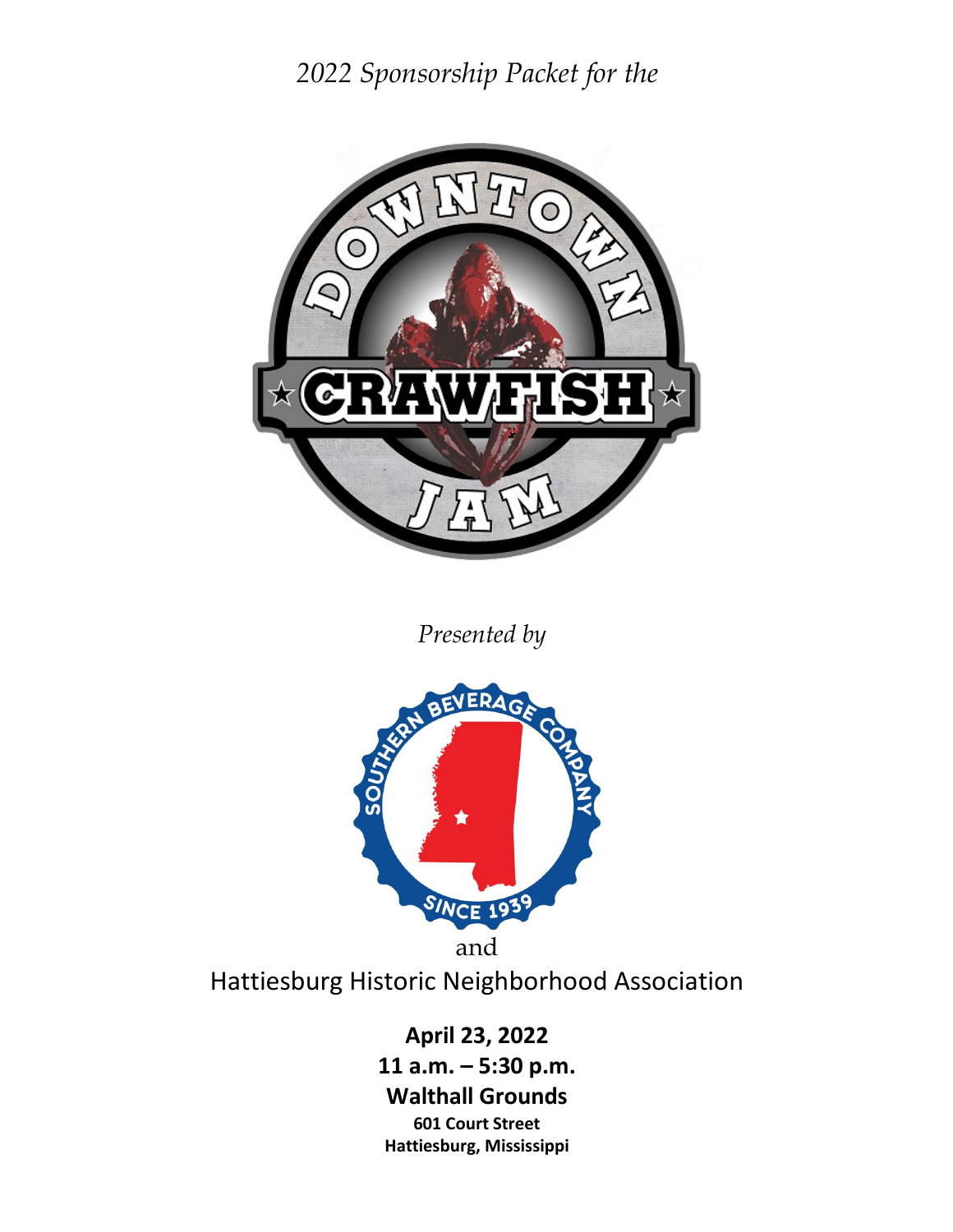# **Downtown Crawfish Jam To Benefit the Walthall Foundation**

# **2022 Sponsorship Information Form**

**Return deadline: April 1,2022**

| There are several tax-deductible Sponsorship Opportunities available:                                                                                                                                                                                                                                  |  |
|--------------------------------------------------------------------------------------------------------------------------------------------------------------------------------------------------------------------------------------------------------------------------------------------------------|--|
| ___ Title Sponsorship 15 shirts \$10,000<br>Gold Level Sponsor (7 shirts) \$1,000<br>___ Presenting Sponsor (10 shirts) \$7500<br>___ Silver Level Sponsor (4 shirts) \$500<br>___ Diamond Sponsor (10 shirts) \$5,000<br>Bronze Level Sponsor (2 shirts)\$ 250<br>Platinum Sponsor (8 shirts) \$2,000 |  |
| Make Checks payable to The Walthall Foundation is a 501(c)(3)<br>Mail to: C/O Downtown Crawfish Jam, 409 Walnut Street, Hattiesburg, MS 39401                                                                                                                                                          |  |
| T-Shirt Sizes: ( )S ( )M ( )L ( )XL ( )2X ( )3X Indicate # of Shirts according to size                                                                                                                                                                                                                 |  |
| (Receipt purposes)                                                                                                                                                                                                                                                                                     |  |
| Thank you for your generous contribution to the Walthall Foundation Inc, a 501(c)(3) corporation. For<br>your tax purposes, our Tax ID number is 64-0867206.                                                                                                                                           |  |
| Your sponsorship level of:<br>The Fair market value of this donation is                                                                                                                                                                                                                                |  |

Downtown Crawfish Jam on April 23, 2022 at The Walthall grounds in downtown Hattiesburg.

| Make Checks payable to: | <b>Walthall Foundation</b> |
|-------------------------|----------------------------|
| Mail to                 | C/O Downtown Crawfish Jam  |
|                         | 409 Walnut Street          |
|                         | Hattiesburg, MS 39401      |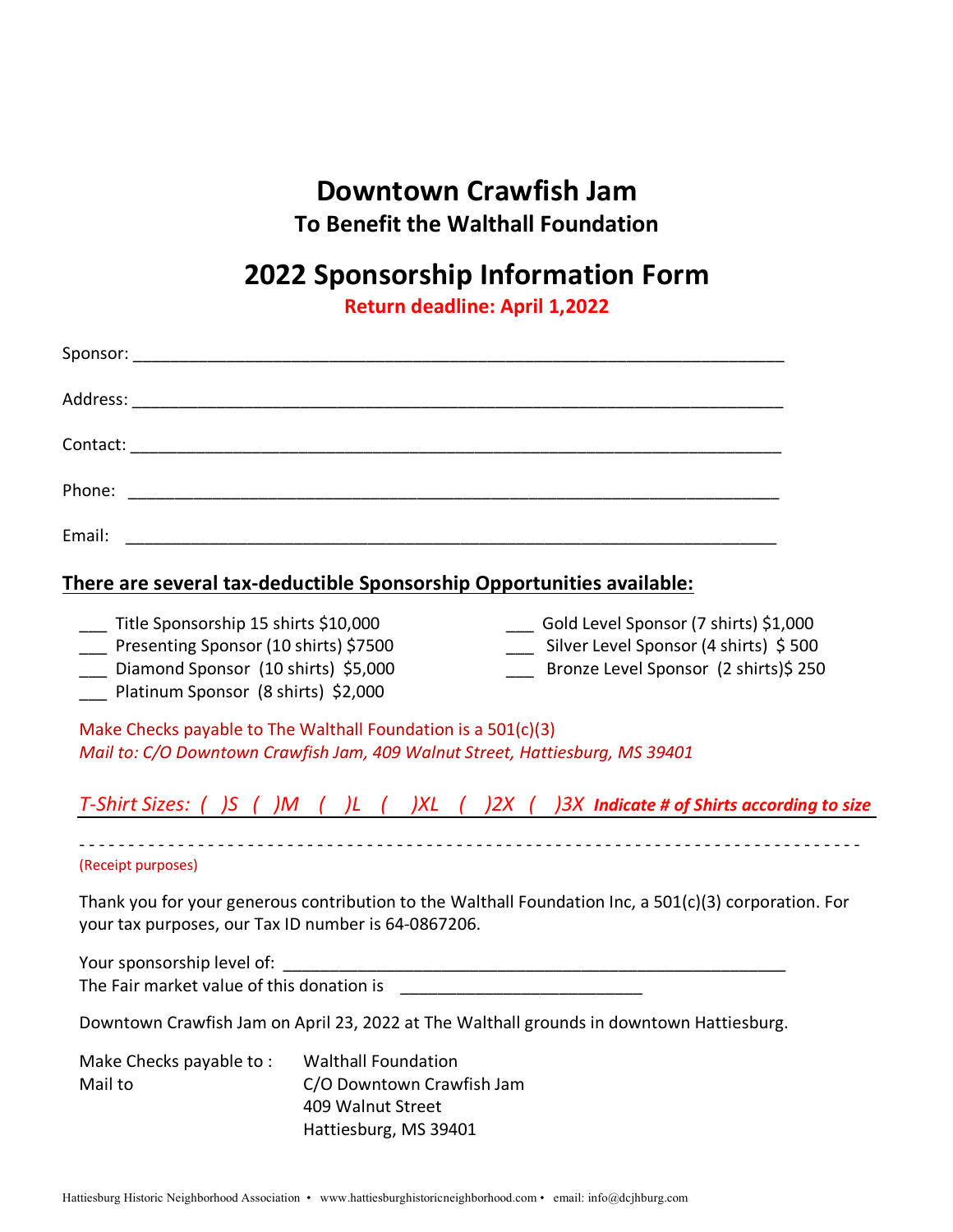# **Sponsorship Levels**

#### **Title Sponsor \$10,000** (exclusive)

- Branding of entire festival, logo and signage for the event.
- Logo inclusion in all advertising and marketing materials, t-shirts, and posters distributed.
- On-stage mentions during festival at each break.
- Promotional booth space at the event at park (optional)
- Customized hospitality package to include VIP 20 x20 tent near the stage complete with tables, chairs, and stocked ice chest.
- 25 (all inclusive) tickets
- 15 event t-shirts (must provide T-shirt sizes in advance)
- Company name/logo on the event website www.DCJhburg. com

#### **Presenting Sponsor \$7500**

- Exclusive category sponsor for the event
- Named as Presenting Sponsor with corporate name or logo on all marketing and advertising including TV, radio, print and social media, and promotional items.
- On-stage mentions during festival at each break
- Promotional booth space at the event at park
- VIP seating\*
- Ability to provide up to two (2) banners to be posted throughout the event in each park
- Company name/logo on the event website as Presenting Sponsor www.DCJhburg. com
- Ability to provide materials to be handed out at the information booth at both locations
- 20 (all inclusive) passes
- 10 T-shirts (must provide T-shirt sizes in advance)

#### **Diamond Sponsor \$5,000**

- Non-exclusive category sponsor for the event
- Named as a sponsor with corporate name/logo on select marketing and advertising including, social media and t-shirt
- Sponsor Company logo banner located in a prominent location in park
- Sponsor Company logo listed on signage at the event
- Promotional booth space at the event at park
- VIP seating\*
- On-stage mentions during festival at each break
- 15 (all inclusive) tickets
- 10 event t-shirts (must provide T-shirt sizes in advance)
- Company name/logo on the event website www.DCJhburg. com